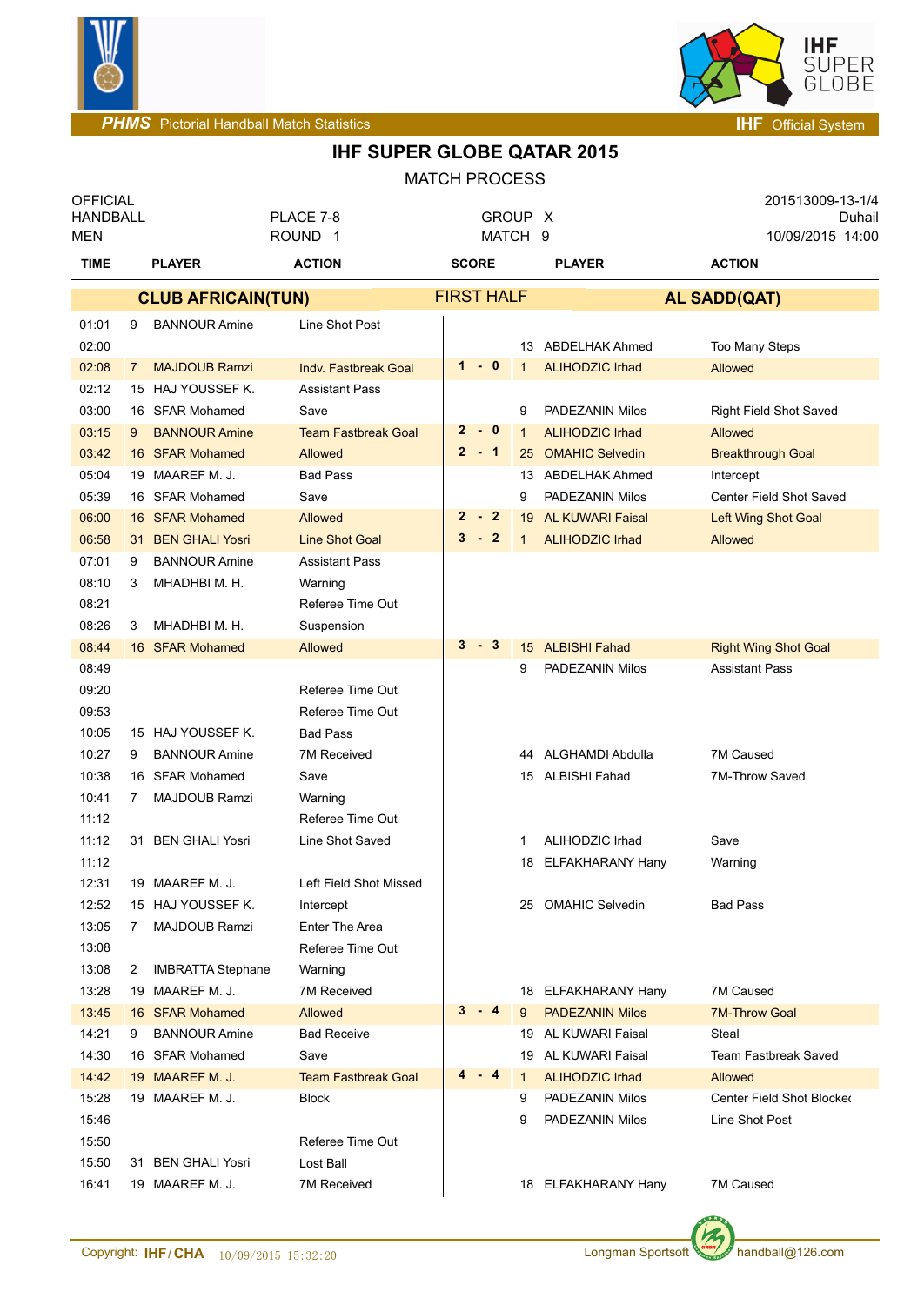



| <b>OFFICIAL</b><br><b>HANDBALL</b><br><b>MEN</b> |                              | PLACE 7-8<br>ROUND <sub>1</sub> | GROUP X<br>MATCH 9      |                               | 201513009-13-2/4<br>Duhail<br>10/09/2015 14:00 |
|--------------------------------------------------|------------------------------|---------------------------------|-------------------------|-------------------------------|------------------------------------------------|
| <b>TIME</b>                                      | <b>PLAYER</b>                | <b>ACTION</b>                   | <b>SCORE</b>            | <b>PLAYER</b>                 | <b>ACTION</b>                                  |
|                                                  | <b>CLUB AFRICAIN(TUN)</b>    |                                 | <b>FIRST HALF</b>       |                               | <b>AL SADD(QAT)</b>                            |
| 17:07                                            | 16 SFAR Mohamed              | Allowed                         | $4 - 5$<br>9            | <b>PADEZANIN Milos</b>        | <b>7M-Throw Goal</b>                           |
| 17:53                                            |                              |                                 |                         | <b>OMAHIC Selvedin</b><br>25  | Warning                                        |
| 18:21                                            | 31 BEN GHALI Yosri           | <b>Line Shot Goal</b>           | $5 - 5$<br>$\mathbf{1}$ | <b>ALIHODZIC Irhad</b>        | <b>Allowed</b>                                 |
| 18:25                                            | <b>BANNOUR Amine</b><br>9    | <b>Assistant Pass</b>           |                         |                               |                                                |
| 18:57                                            | 16 SFAR Mohamed              | <b>Allowed</b>                  | $5 - 6$                 | 13 ABDELHAK Ahmed             | <b>Breakthrough Goal</b>                       |
| 19:02                                            |                              |                                 |                         | 13 ABDELHAK Ahmed             | <b>Assistant Pass</b>                          |
| 19:10                                            | <b>MAJDOUB Ramzi</b><br>7.   | <b>Team Fastbreak Missed</b>    |                         |                               |                                                |
| 19:55                                            |                              |                                 |                         | 44 ALGHAMDI Abdulla           | Line Shot Missed                               |
| 20:05                                            | 15 HAJ YOUSSEF K.            | <b>Team Fastbreak Goal</b>      | $6 - 6$<br>$\mathbf{1}$ | <b>ALIHODZIC Irhad</b>        | <b>Allowed</b>                                 |
| 20:52                                            |                              |                                 |                         | ELFAKHARANY Hany<br>18        | <b>Line Shot Missed</b>                        |
| 20:59                                            | 31 BEN GHALI Yosri           | <b>Team Fastbreak Goal</b>      | $7 - 6$<br>$\mathbf{1}$ | <b>ALIHODZIC Irhad</b>        | <b>Allowed</b>                                 |
| 21:01                                            | 19 MAAREF M. J.              | <b>Assistant Pass</b>           |                         |                               |                                                |
| 21:59                                            | 15 HAJ YOUSSEF K.            | <b>Foul Caused</b>              | 9                       | PADEZANIN Milos               | Offensive Foul                                 |
| 22:45                                            | 25 BEN SALAH A.              | <b>Breakthrough Goal</b>        | $8 - 6$<br>$\mathbf{1}$ | <b>ALIHODZIC Irhad</b>        | <b>Allowed</b>                                 |
| 22:48                                            |                              |                                 |                         | 13 ABDELHAK Ahmed             | Warning                                        |
| 23:17                                            | 16 SFAR Mohamed              | Save                            | 9                       | PADEZANIN Milos               | Left Field Shot Saved                          |
| 23:24                                            | 16 SFAR Mohamed              | Allowed                         | 8<br>$-7$               | <b>AL KUWARI Faisal</b><br>19 | <b>Line Shot Goal</b>                          |
| 23:34                                            | <b>BANNOUR Amine</b><br>9    | <b>Team Fastbreak Goal</b>      | $9 - 7$<br>$\mathbf{1}$ | <b>ALIHODZIC Irhad</b>        | Allowed                                        |
| 24:15                                            | 19 MAAREF M. J.              | Warning                         |                         |                               |                                                |
| 24:33                                            | 16 SFAR Mohamed              | Save                            | 9                       | PADEZANIN Milos               | Left Field Shot Saved                          |
| 24:49                                            | 16 SFAR Mohamed              | <b>Allowed</b>                  | $9 - 8$                 | <b>AL KUWARI Faisal</b><br>19 | Left Wing Shot Goal                            |
| 24:53                                            |                              |                                 |                         | 96 EBAID Ebrahim              | <b>Assistant Pass</b>                          |
| 25:21                                            | 25 BEN SALAH A.              | <b>Bad Pass</b>                 |                         |                               |                                                |
| 26:16                                            |                              |                                 |                         |                               | Team Time Out                                  |
| 27:10                                            | 16 SFAR Mohamed              | Save                            | 9                       | PADEZANIN Milos               | Center Field Shot Saved                        |
| 27:49                                            | <b>BEN GHALI Yosri</b><br>31 | Offensive Foul                  |                         | <b>EBAID Ebrahim</b><br>96    | <b>Foul Caused</b>                             |
| 28:20                                            | 16 SFAR Mohamed              | Save                            |                         | ABDELHAK Ahmed<br>13          | <b>Right Field Shot Saved</b>                  |
| 28:33                                            | 3<br>MHADHBI M. H.           | Line Shot Missed                |                         |                               |                                                |
| 29:06                                            |                              |                                 | 9                       | PADEZANIN Milos               | Left Field Shot Missed                         |
| 29:11                                            | 69 HASSAN Eslam              | Too Many Steps                  |                         |                               |                                                |
| 29:23                                            | 17 GHRIBI Ghazi              | Enter The Area                  |                         |                               |                                                |
| 29:50                                            | 15 HAJ YOUSSEF K.            | Intercept                       |                         | 25 OMAHIC Selvedin            | <b>Bad Pass</b>                                |
| 30:00                                            | 17 GHRIBI Ghazi              | <b>Fastbreak Bad Pass</b>       |                         |                               |                                                |
| 30:00                                            |                              |                                 |                         | 44 ALGHAMDI Abdulla           | <b>Team Fastbreak Missed</b>                   |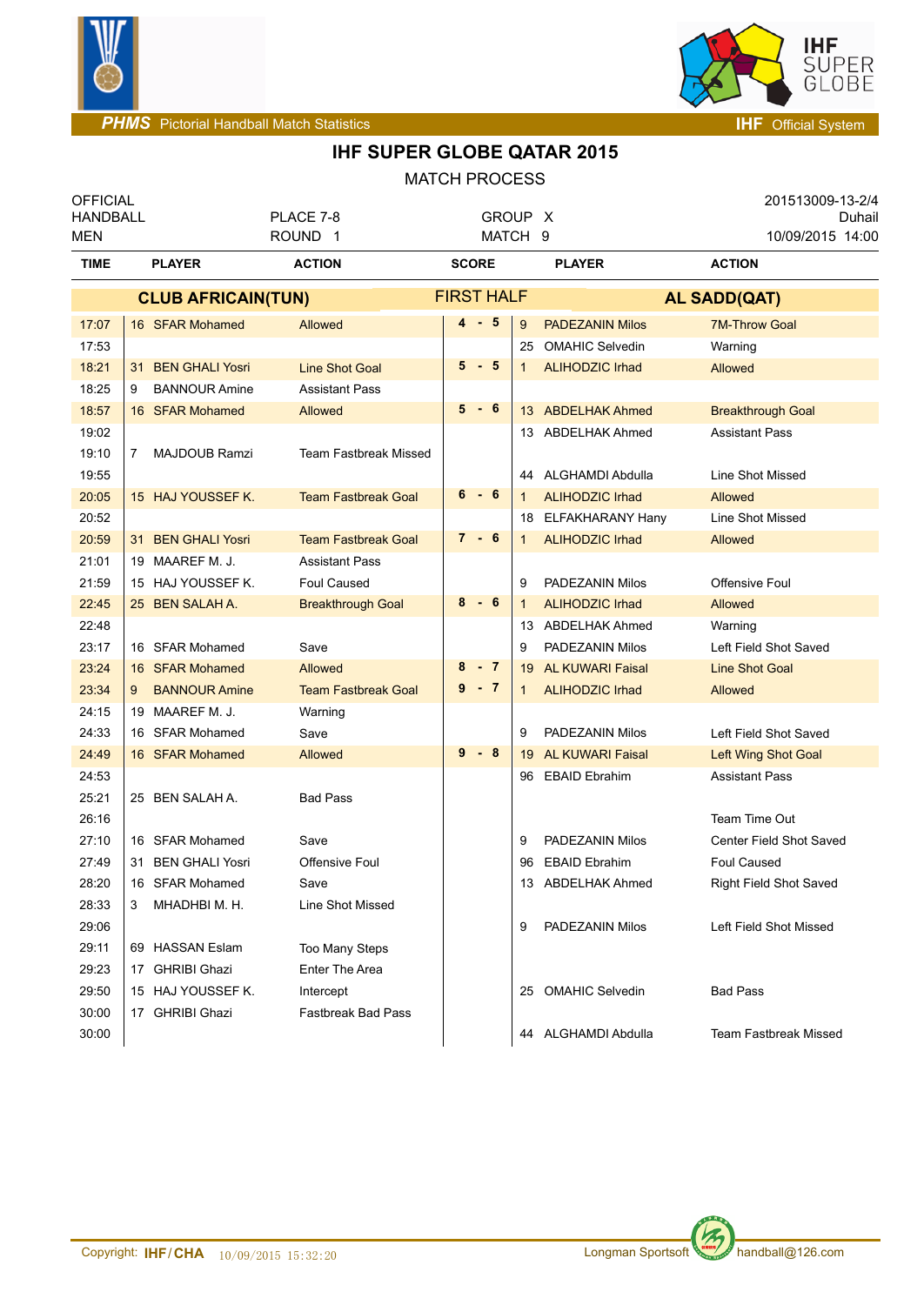



| <b>OFFICIAL</b><br><b>HANDBALL</b> |                                      | PLACE 7-8                     | GROUP X                 |                |                        | 201513009-13-3/4<br>Duhail     |  |
|------------------------------------|--------------------------------------|-------------------------------|-------------------------|----------------|------------------------|--------------------------------|--|
| MEN                                |                                      | ROUND <sub>1</sub>            | MATCH 9<br><b>SCORE</b> |                |                        | 10/09/2015 14:00               |  |
| <b>TIME</b>                        | <b>PLAYER</b><br><b>ACTION</b>       |                               |                         |                | <b>PLAYER</b>          | <b>ACTION</b>                  |  |
|                                    | <b>CLUB AFRICAIN(TUN)</b>            |                               | <b>SECOND HALF</b>      |                |                        | <b>AL SADD(QAT)</b>            |  |
| 00:32                              | 16 SFAR Mohamed                      | Save                          |                         |                | 13 ABDELHAK Ahmed      | Center Field Shot Saved        |  |
| 00:41                              | <b>MAJDOUB Ramzi</b><br>$\mathbf{7}$ | <b>Team Fastbreak Goal</b>    | $10 - 8$                | $\mathbf{1}$   | <b>ALIHODZIC Irhad</b> | <b>Allowed</b>                 |  |
| 00:45                              | MHADHBI M. H.<br>3                   | <b>Assistant Pass</b>         |                         |                |                        |                                |  |
| 01:20                              |                                      |                               |                         | 13             | ABDELHAK Ahmed         | <b>Right Field Shot Missed</b> |  |
| 01:49                              | 31 BEN GHALI Yosri                   | <b>Line Shot Goal</b>         | $11 - 8$                | $\mathbf{1}$   | <b>ALIHODZIC Irhad</b> | <b>Allowed</b>                 |  |
| 01:52                              | 39 SOUSSI Mohamed                    | <b>Assistant Pass</b>         |                         |                |                        |                                |  |
| 02:31                              | 69 HASSAN Eslam                      | Center Field Shot Missed      |                         |                |                        |                                |  |
| 03:06                              |                                      |                               |                         | 96             | <b>EBAID Ebrahim</b>   | <b>Breakthrough Post</b>       |  |
| 04:02                              | <b>BANNOUR Amine</b><br>9            | <b>Right Field Shot Saved</b> |                         | 1              | ALIHODZIC Irhad        | Save                           |  |
| 04:12                              | 16 SFAR Mohamed                      | Allowed                       | $11 - 9$                | 9              | <b>PADEZANIN Milos</b> | <b>Left Field Shot Goal</b>    |  |
| 05:00                              | 25 BEN SALAH A.                      | <b>Center Field Shot Goal</b> | $12 - 9$                | $\mathbf{1}$   | <b>ALIHODZIC Irhad</b> | <b>Allowed</b>                 |  |
| 05:34                              | 16 SFAR Mohamed                      | Allowed                       | $12 - 10$               | $\overline{9}$ | <b>PADEZANIN Milos</b> | <b>Left Field Shot Goal</b>    |  |
| 06:10                              | 31 BEN GHALI Yosri                   | <b>Line Shot Goal</b>         | $13 - 10$               | 1              | <b>ALIHODZIC Irhad</b> | <b>Allowed</b>                 |  |
| 06:17                              | 39 SOUSSI Mohamed                    | <b>Assistant Pass</b>         |                         |                |                        |                                |  |
| 06:40                              |                                      | Referee Time Out              |                         |                |                        |                                |  |
| 06:40                              | 16 SFAR Mohamed                      | Allowed                       | $13 - 11$               |                | 96 EBAID Ebrahim       | <b>Breakthrough Goal</b>       |  |
| 06:46                              | 69 HASSAN Eslam                      | Suspension                    |                         |                |                        |                                |  |
| 07:12                              | 39 SOUSSI Mohamed                    | <b>Breakthrough Goal</b>      | $14 - 11$               | $\mathbf{1}$   | <b>ALIHODZIC Irhad</b> | Allowed                        |  |
| 07:48                              |                                      |                               |                         |                | 19 AL KUWARI Faisal    | Left Wing Shot Missed          |  |
| 08:39                              | 31 BEN GHALI Yosri                   | <b>Enter The Area</b>         |                         |                |                        |                                |  |
| 08:49                              | 39 SOUSSI Mohamed                    | Foul Caused                   |                         |                | 18 ELFAKHARANY Hany    | Offensive Foul                 |  |
| 08:59                              | 15 HAJ YOUSSEF K.                    | <b>Team Fastbreak Goal</b>    | $15 - 11$               | $\mathbf{1}$   | <b>ALIHODZIC Irhad</b> | Allowed                        |  |
| 09:49                              | 16 SFAR Mohamed                      | Save                          |                         | 9              | PADEZANIN Milos        | Right Field Shot Saved         |  |
| 10:01                              | 15 HAJ YOUSSEF K.                    | <b>Breakthrough Post</b>      |                         |                |                        |                                |  |
| 10:15                              | 16 SFAR Mohamed                      | Allowed                       | $15 - 12$               |                | 13 ABDELHAK Ahmed      | <b>Breakthrough Goal</b>       |  |
| 10:51                              | 96 BOUTEFFAHAY.                      | <b>Center Field Shot Goal</b> | $16 - 12$               | $\mathbf 1$    | <b>ALIHODZIC Irhad</b> | <b>Allowed</b>                 |  |
| 11:31                              | 16 SFAR Mohamed                      | Save                          |                         |                | 13 ABDELHAK Ahmed      | <b>Right Field Shot Saved</b>  |  |
| 11:57                              | 31 BEN GHALI Yosri                   | <b>Team Fastbreak Goal</b>    | $17 - 12$               | $\overline{1}$ | <b>ALIHODZIC Irhad</b> | Allowed                        |  |
| 12:41                              |                                      | Referee Time Out              |                         |                |                        |                                |  |
| 12:54                              | 15 HAJ YOUSSEF K.                    | Suspension                    |                         |                |                        |                                |  |
| 13:16                              | 25 BEN SALAH A.                      | <b>Foul Caused</b>            |                         | 5              | <b>ALKRAD Mustafa</b>  | Offensive Foul                 |  |
| 13:47                              | 25 BEN SALAH A.                      | <b>Center Field Shot Goal</b> | $18 - 12$               | $\overline{1}$ | <b>ALIHODZIC Irhad</b> | Allowed                        |  |
| 14:12                              | 16 SFAR Mohamed                      | Allowed                       | $18 - 13$               |                | 96 EBAID Ebrahim       | <b>Center Field Shot Goal</b>  |  |
| 14:36                              | MAJDOUB Ramzi<br>$7^{\circ}$         | Line Shot Saved               |                         | 1              | ALIHODZIC Irhad        | Save                           |  |
| 14:42                              |                                      | Referee Time Out              |                         |                |                        |                                |  |
| 14:53                              | 16 SFAR Mohamed                      | Allowed                       | $18 - 14$               |                | 25 OMAHIC Selvedin     | <b>Center Field Shot Goal</b>  |  |
| 15:56                              | 39 SOUSSI Mohamed                    | <b>Breakthrough Goal</b>      | $19 - 14$               | $\mathbf{1}$   | <b>ALIHODZIC Irhad</b> | Allowed                        |  |
| 16:23                              | 16 SFAR Mohamed                      | Save                          |                         | 5              | ALKRAD Mustafa         | Right Field Shot Saved         |  |
| 16:27                              |                                      | Referee Time Out              |                         |                |                        |                                |  |
| 16:43                              |                                      | Referee Time Out              |                         |                |                        |                                |  |
| 16:43                              | 31 BEN GHALI Yosri                   | 7M Received                   |                         |                | 96 EBAID Ebrahim       | 7M Caused                      |  |